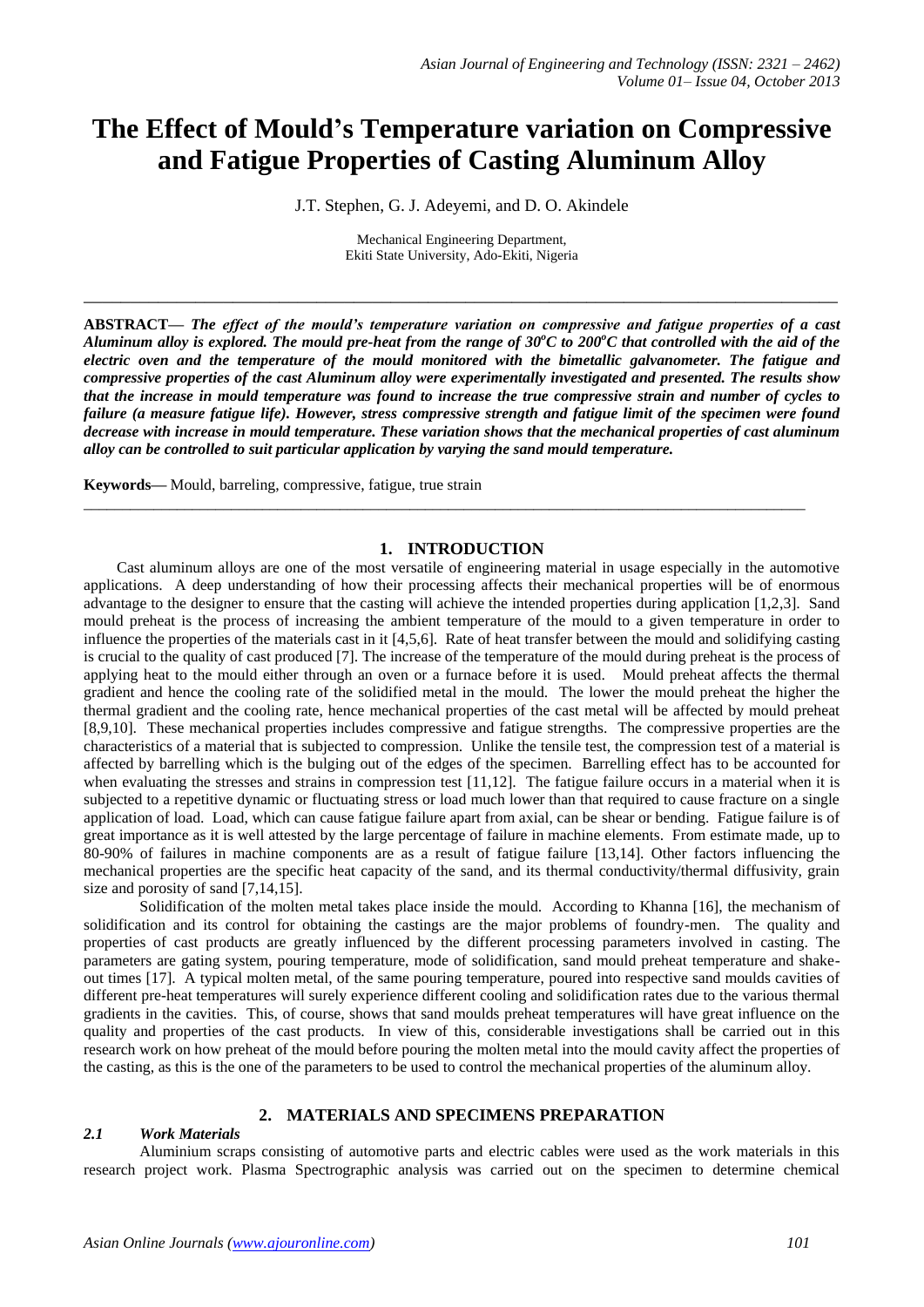compositions with the aid of Plasma Spectroscopy. Table 1 shows the chemical composition of the materials (cast aluminium alloy) employed in the research.

| Table 1: Chemical composition of the cast aluminium alloy |                  |    |  |    |  |   |                 |    |    |    |
|-----------------------------------------------------------|------------------|----|--|----|--|---|-----------------|----|----|----|
| Element                                                   | $\sim$<br>- 12 1 | M₫ |  | Na |  | m | $\rm E_{\rm P}$ | Be | Mn | Al |
| (96)<br>Percentage                                        |                  |    |  |    |  |   |                 |    |    | 49 |

# **Table 1: Chemical composition of the cast aluminium alloy**

### *2.2 Mould Preparation and Preheat*

The "green" sand mould was prepared with silica sand, coal-dust, clay and starch (organic binder) that were mixed with the right proportion of water. The moulds were enclosed in metal frames called flasks. Smooth mild steel rods of length 150 mm and diameter 15 mm were used as patterns. The bottom flask called drag was filled with the moulding sand that was compacted with the aid of a rammer. The pattern was placed in the drag to create the mould cavity needed for the casting. Five sets of moulds were preheated to  $100^{\circ}$ C in the oven while the remaining five sets of moulds were preheated to  $200^0C$  simultaneously as the melting of aluminium alloy continued in the furnace.

# *2.3 Casting and Shake-out of Specimen's*

Melting of aluminium alloy scraps was done in a 10 kg capacity crucible placed inside the furnace. Flux was added at about  $650^{\circ}$ C by covering the surface of the already molten alloy with about 2% by weight of charge covering flux. The five dry sand moulds left as prepared cavity were fed with the molten metal until the spruce was filled up. The drag and cope housing of the dry sand mould was dismantled or shaken-out at 25 minutes after pouring the molten metal into the cavity.

# *2.4 Specimen's Preparation*

The cast aluminium rods obtained from as-prepared,  $100^{\circ}$ C preheated and  $200^{\circ}$ C preheated moulds were machined to obtain compression and fatigue test specimens according to ASTM standards [18,19]. The compressive specimens were machined to the lengths of 20 mm and of diameter of 7 mm.

#### *2.5 Experimental Compressive Test*

Compressive strengths of the machined specimens were determined by using the Tensometer Tensile Testing machine. The load was applied to the specimen on a compression rig and the specimen was compressed till barrelling occurred along the edges of the specimen. After the compression, the final diameter and the final length were measured.

# *2.6 Experimental Fatigue Test*

The fatigue test of aluminium alloy specimens machined into specification was carried out with the aid of Avery Denison Fatigue Testing machine. The specimen undergoes bending over its entire length. Treating this as a sample beam deflecting downward we see upper portion experience tension while the lower portion simultaneously sustains compression, in the longitudinal direction. However since this "beam" is continuously rotating, the materials in the bar experience an alternating stress (i.e. tension – zero – compression – zero – tension etc.). The cycles of stress were applied until the specimen failed, and the numbers of the cycles-to-failure were recorded for the specimens under the same condition of load specification.

# **3. RESULTS AND DISCUSSION**

#### *3.1 Effect of Mould Preheat on Compressive Properties*

The variations of axial compressive strength of specimens obtained from different moulds of varied preheat are shown in Table 2. The maximum compressive strengths were indicated on the Tensometer.

**Table 2:** Variations of axial compressive strength of Specimens obtained from different moulds of varied preheat and shakeout time.

| Shakeout-time, t<br>(minutes) | <b>Axial Compressive Strength</b><br>(Without barrelling factor) $\sigma a = Fu/Ao$ , (MN/m <sup>2</sup> ) |                       |                       |  |  |  |  |  |  |
|-------------------------------|------------------------------------------------------------------------------------------------------------|-----------------------|-----------------------|--|--|--|--|--|--|
|                               | <b>As-Prepared Mould</b>                                                                                   | 100°C Preheated Mould | 200°C Preheated Mould |  |  |  |  |  |  |
|                               | 150.7                                                                                                      | 114.3                 | 101.3                 |  |  |  |  |  |  |
| 10                            | 140.3                                                                                                      | 101.3                 | 88.4                  |  |  |  |  |  |  |
| 15                            | 109.1                                                                                                      | 77.9                  | 75.4                  |  |  |  |  |  |  |
| 20                            | 82.2                                                                                                       | 72.8                  | 70.2                  |  |  |  |  |  |  |
| 25                            | 80.6                                                                                                       | 49.4                  | 44.2                  |  |  |  |  |  |  |

Where A<sub>O</sub> = original area of specimen =  $\pi d^2/4$  and original diameter,  $d = 7$  mm.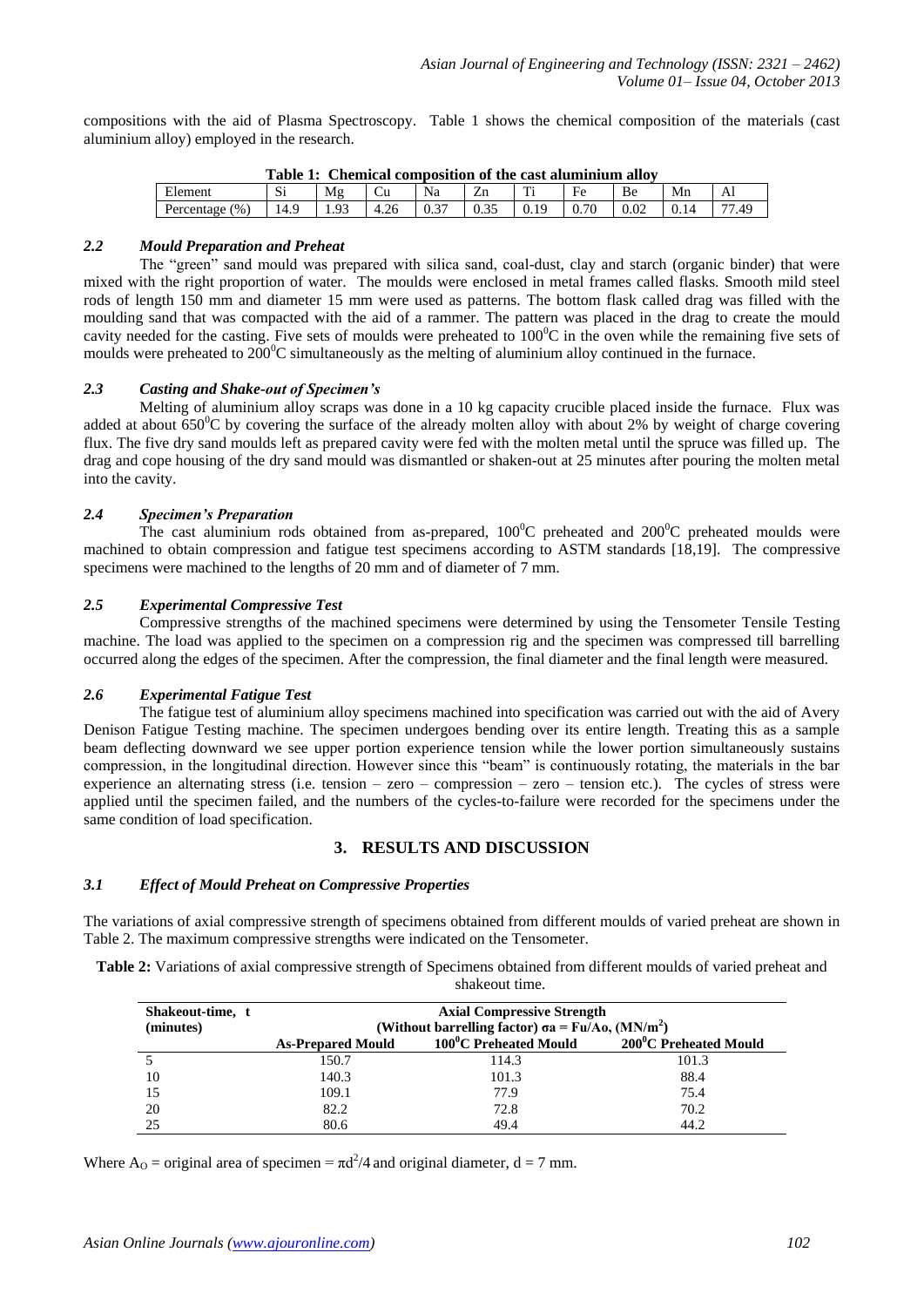The height and diametral dimensions are shown in Table 3. These values were used to calculate the correction barrelling factor, **C** for all the respective specimens according to equation (1) below [20, 21]:

$$
C = \left\{ \frac{(1 - 4R)}{d_2} \ln \frac{(1 - d_2)}{4R} \right\}^{-1}
$$
 (1)

and the radius of curvature of barrelling, R, is give as:

$$
\mathbf{R} = h^2 + \frac{(d_2 - d_1)^2}{4(d_2 - d_1)}
$$
 (2)

where *h*, *d<sub>1</sub>* and *d<sub>2</sub>* is the final height, minimum diameter and maximum diameter of the barrelled specimen respectively.

| <b>TABLE 3:</b> Variation of height and diametral dimensions of compressive specimens from moulds of varied |                            |  |  |  |
|-------------------------------------------------------------------------------------------------------------|----------------------------|--|--|--|
|                                                                                                             | preheat and shakeout time. |  |  |  |

|                                             |     |                         |       |      |             |                       |                |                |                |      | <b>Height and diametral dimensions</b> |                           |                |                |      |      |             |                           |
|---------------------------------------------|-----|-------------------------|-------|------|-------------|-----------------------|----------------|----------------|----------------|------|----------------------------------------|---------------------------|----------------|----------------|------|------|-------------|---------------------------|
| <b>Shakeout</b><br><b>As-Prepared Mould</b> |     |                         |       |      |             | 100°C Preheated Mould |                |                |                |      |                                        | 200°C Preheated Mould     |                |                |      |      |             |                           |
| Time, t                                     |     | Diameter (mm)           |       |      | Height (mm) |                       |                | Diameter (mm)  |                |      | Height (mm)                            |                           |                | Diameter (mm)  |      |      | Height (mm) |                           |
| (minutes)                                   |     | $\mathbf{d}_2$<br>$d_1$ | $d_d$ | h    | ho          | $d_h$                 |                | $\mathbf{d}_2$ | d <sub>d</sub> | h    | ho                                     | $\mathbf{d}_{\mathbf{h}}$ | $\mathbf{d}_1$ | $\mathbf{d}_2$ | da   | h    | ho          | $\mathbf{d}_{\mathbf{h}}$ |
|                                             |     |                         |       |      |             |                       | $\mathbf{d}_1$ |                |                |      |                                        |                           |                |                |      |      |             |                           |
|                                             |     | 7.40                    | 0.40  | 20.0 | 19.09       | 0.91                  | 7.0            | 7.50           | 0.50           | 20.0 | 18.25                                  | 1.75                      | 7.0            | 7.65           | 0.65 | 20.0 | 17.50       | 2.50                      |
| 10                                          | 7.0 | 7.60                    | 0.60  | 20.0 | 18.01       | 1.99                  | 7.0            | 7.80           | 0.80           | 20.0 | 17.50                                  | 2.50                      | 7.0            | 7.85           | 0.85 | 20.0 | 16.00       | 4.00                      |
| 15                                          |     | 7.85                    | 0.85  | 20.0 | 17.50       | 2.50                  | 7.0            | 7.95           | 0.95           | 20.0 | 16.80                                  | 3.20                      | 7.0            | 8.10           | 1.10 | 20.0 | 15.20       | 4.80                      |
| 20                                          | 7.0 | 8.05                    | 1.05  | 20.0 | 17.00       | 3.00                  | 7.0            | 8.15           | l.15           | 20.0 | 16.02                                  | 3.98                      | 7.0            | 8.35           | 1.35 | 20.0 | 14.80       | 5.20                      |
| 25                                          | 70  | 8.25                    | 25    | 20 O | 16.02       | 3.98                  | 7.0            | 8.40           | -40            | 20.0 | 15.40                                  | 4.60                      | 7.0            | 8.60           | -60  | 20.0 | 14.20       | 5.80                      |
|                                             |     |                         |       |      |             |                       |                |                |                |      |                                        |                           |                |                |      |      |             |                           |

**TABLE 4:** Variations of barrelling factor 'C' of specimens from Moulds of varied preheat and shakeout times

| <b>Barrelling factor, C</b> |                          |                        |                        |  |  |  |  |  |
|-----------------------------|--------------------------|------------------------|------------------------|--|--|--|--|--|
| <b>Shakeout Time,</b>       | <b>As-Prepared Mould</b> | At $100^{\circ}$ C     | At $200^{\circ}$ C     |  |  |  |  |  |
| (minutes)                   |                          | <b>Preheated Mould</b> | <b>Preheated Mould</b> |  |  |  |  |  |
| ◡                           | 0.977                    | 1.006                  | 1.009                  |  |  |  |  |  |
| 10                          | 1.011                    | 1.011                  | 1.013                  |  |  |  |  |  |
| 15                          | 1.013                    | 1.014                  | 1.019                  |  |  |  |  |  |
| 20                          | 1.015                    | 1.038                  | 1.028                  |  |  |  |  |  |
| 25                          | 1.022                    | 1.041                  | 1.037                  |  |  |  |  |  |

The variations of the barrelling factors of specimens from moulds of varied preheat and shake-out is shown in Table 4. The barrelling factors are multiplied with the corresponding axial compressive strength to generate Figure 1. The figure shows the variations of effective/true compressive strength of the specimens from moulds of varied preheat temperature and shakeout time.

 It can be was observed from the figure that increase in mould preheat temperature has a reduction effect on the effective/true compressive strength of the specimens. The effective/true compressive strength of specimen obtained from as-prepared mould decreases from a value of  $147.2$  MNm<sup>-2</sup> to  $115.0$  MNm<sup>-2</sup> and  $102.2$  MNm<sup>-2</sup> when the mould preheat temperature was increased from ambient temperature to  $100^{\circ}$ C and  $200^{\circ}$ C respectively for shakeout time of 5 minutes. This trend is also observed in the other shakeout times.

As it was earlier stated for axial compressive strength, the observed reduction in effective/true compressive strength of the specimen with increase in mould preheat temperature could also be attributed to the increase in heat accumulation in the mould prior to casting which resulted in a reduction thermal gradient consequently resulted in a slower cooling rate which improved the softness/ductility of the cast specimen at the expense of its axial compressive strength.

The reduction in effective/true compressive strength of the specimens with increase in temperature could also be ascribed to the fact that specimen retains more heat in the mould when the shakeout time is elongated. The more the heat retained, the higher the ductility of the specimen and the lower the effective/true compressive strength of the specimen.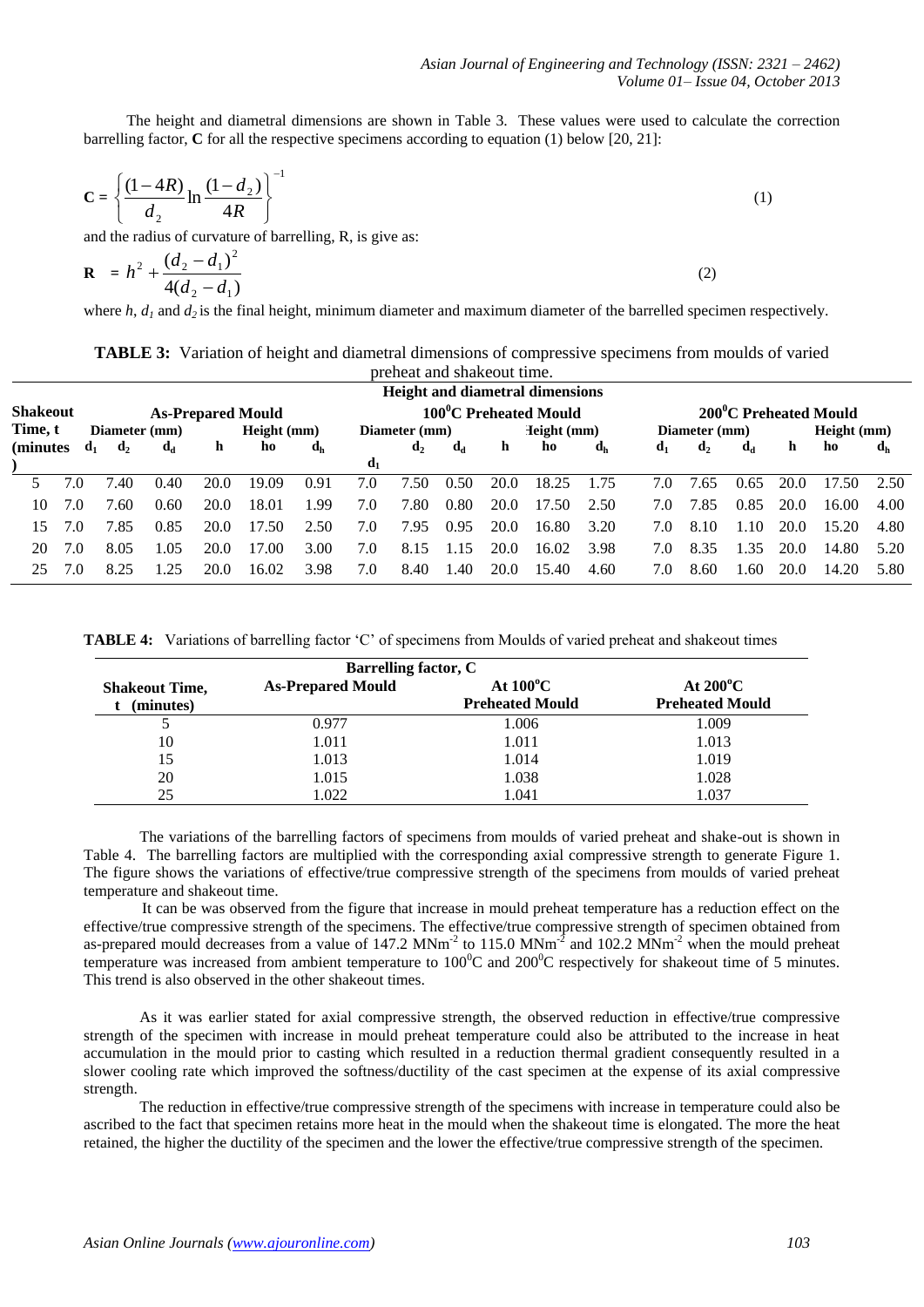

The variations of true compressive strain with mould preheat temperatures are shown in Figure 2. True compressive stain is expressed as [11]:

 $= -\ln(\frac{h}{h_0})$  (3)

where h and  $h_0$  is the final and initial heights of the cylindrical specimen, respectively.





Increases in mould preheat temperature was found to increase the true compressive strain of the specimen. The true compressive stain of specimen obtained from as-prepared mould increased from 0.0466 to 0.0196 and 0.1335 when the as-prepared mould was preheated to  $100^{\circ}$ C and  $200^{\circ}$ C respectively for a shakeout time of 5 minutes. This trend is similarly noted in the other shakeout times.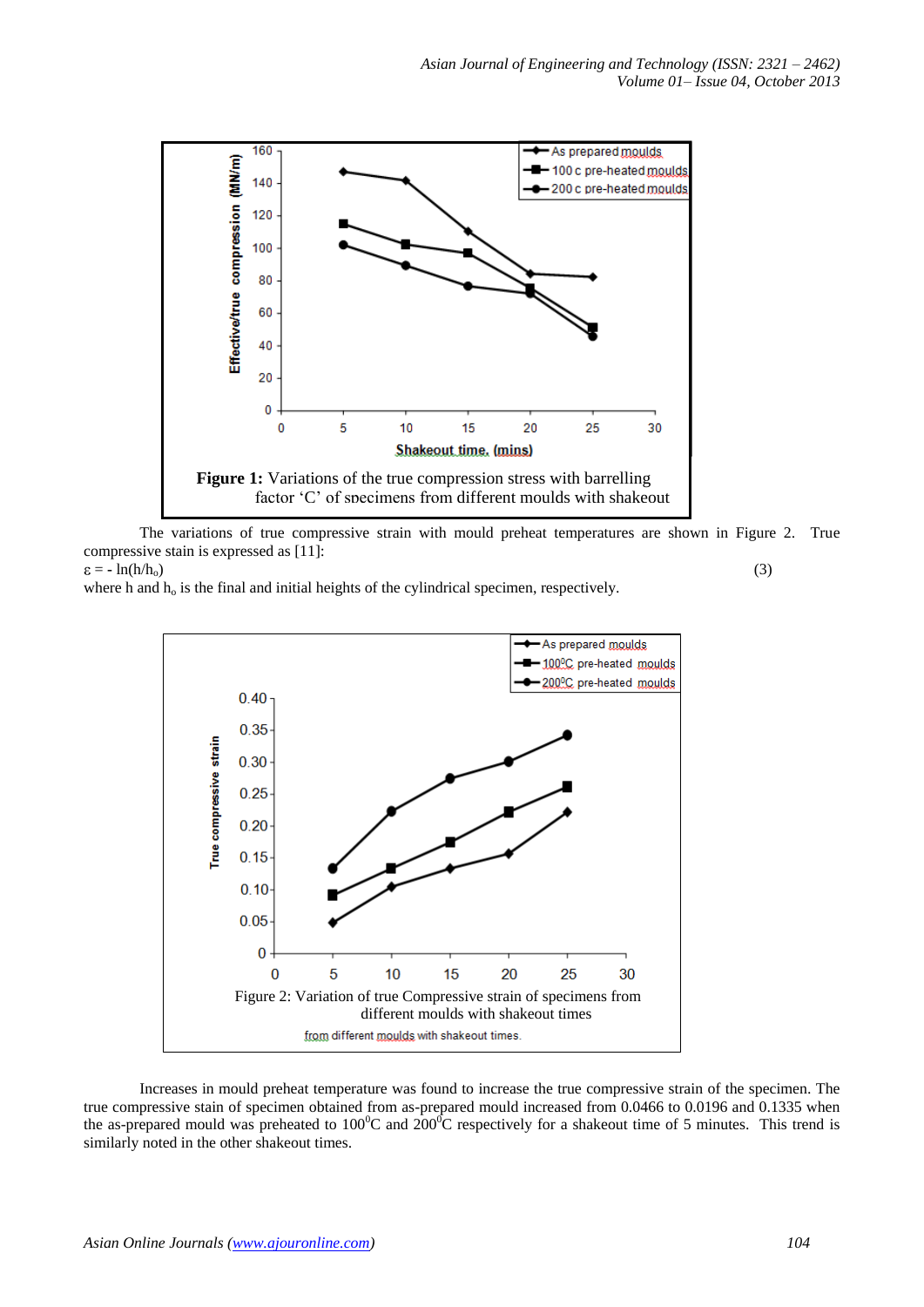# *3.2 3.2 Effects of Mould Preheat on Fatigue Properties*

 The plots of fatigue stress amplitude against the logarithmic scale of number of cycle-to-failure (S-N curves) are shown in Figure 3, 4 and 5. These graphical representations were obtained from the variations of the number of cyclesto-failure (N<sub>F</sub>) and logarithmic scale of number of cycles-to-failure (log N<sub>F</sub>) of as-prepared, 100<sup>o</sup>C and 200<sup>o</sup>C preheated moulds.



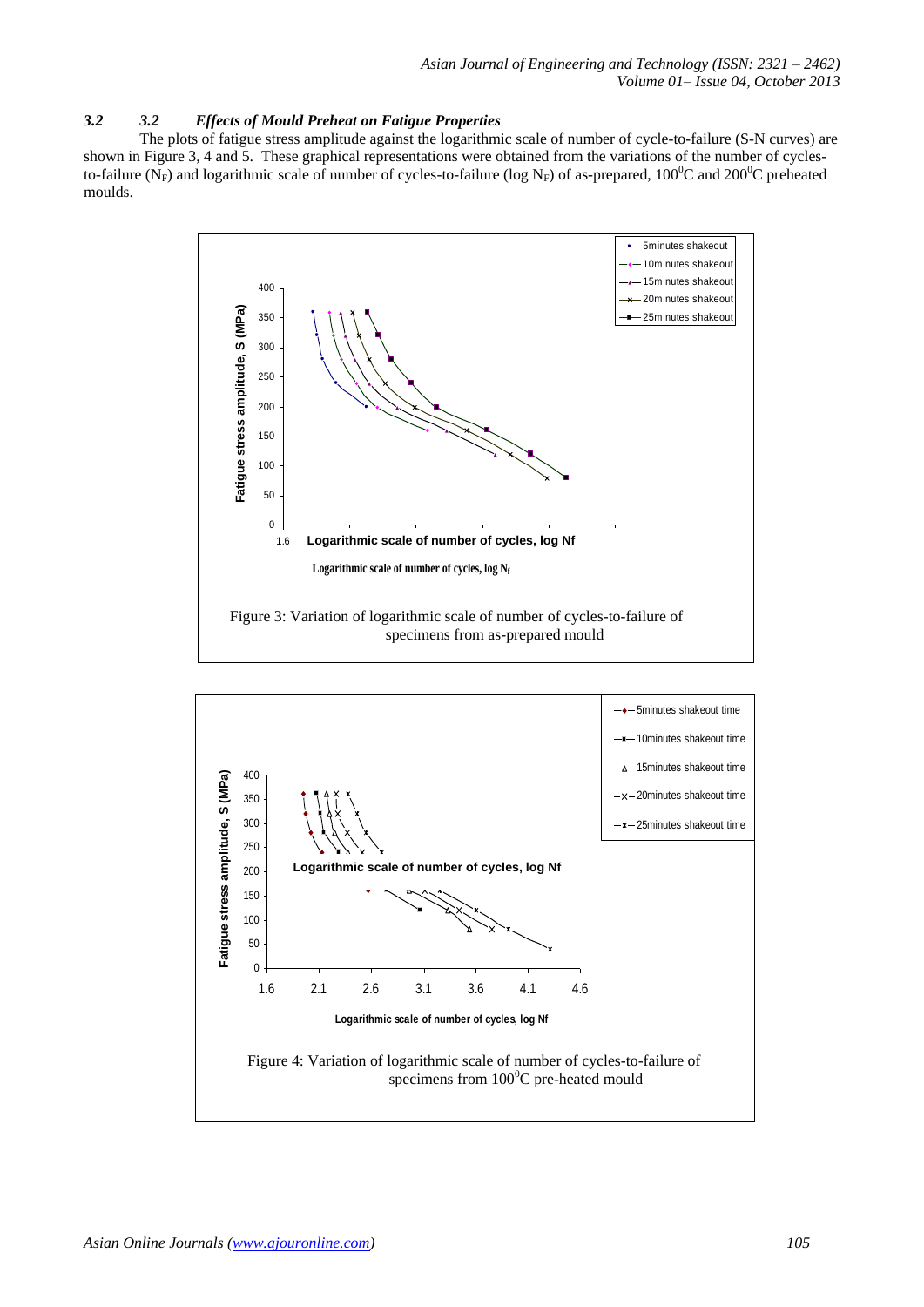

The specimen obtained from as-prepared mould was observed to display highest fatigue stress of 200 MPa with corresponding number of cycles-to-failure of 169 (i.e. log  $N_f = 2.23$ ). The specimen obtained from 100<sup>0</sup>C preheated mould exhibited a fatigue limit of 160 MPa with corresponding fatigue life of 372 number of cycles-to-failure (i.e. log  $N_f$  $= 2.57$ ).

The specimen from 200<sup>0</sup>C preheated mould, 5 minutes shakeout time, displayed a fatigue stress of 160 MPa and a fatigue life of 912 numbers of cycles-to-failure (i.e.  $\log N_f = 2.96$ ). The trend of variations shows that increase in temperature has a reduction effect on the fatigue stress but an increasing effect on the fatigue life. This observed variations could be attributed to the fact thermal gradient in the mould decreases with increase in preheat temperature. The higher the thermal gradient the faster the cooling rate, consequently, the less ductile the specimen and the shorter the fatigue life displayed.

Hence, the lowest fatigue stress with the highest logarithmic scale of number of cycles (Log  $N_f$ ) displayed by cast specimen from  $200^{\circ}$ C preheated mould could be attributed to the heat accumulation in the mould due to mould preheat and the lowest thermal gradient resulting in minimum loss of heat when compared with those from  $100^{\circ}$ C preheated and as prepared mould. As prepared mould experienced highest thermal gradient because of the absence of any previous heating, hence fastest cooling was observed in as-prepared moulds. This trend of variations in fatigue stress and number of cycles-to-failure is observed in all the others shakeout time considered.

# **4. CONCLUSIONS**

In this study, sand moulds temperatures were varied with a view to controlling the mechanical properties of a cast aluminium alloy specimens. Increases in moulds temperature were found to increase the true compressive and number of cycles-to-failure (a measure fatigue life) for this particular cast aluminium alloy. However, axial compressive strength, effective/true compressive strength and fatigue limit of the specimen were found to decrease with increase in mould preheat temperature. This could be attributed to the fact that increase in mould temperature indicates an increased heat accumulation in the mould prior to casting which results in a reduction in thermal gradient during casting and consequently results in a slower cooling rate which improves the softness/ductility at the expenses of strength and hardness.

# **5. REFERENCES**

- 1. J.G. Kauffman, E. L. Rooy, Alum. Alloy Castings, ASM International, Ohio 2005.
- 2. American Society for Metals ASM. *Handbook*. *Properties and selection*. Nonferrous Alloys and Special-Purpose Materials ASM International Handbook Committee; 1990 vol. 2, p. 137-38.
- 3. Chee FT and Mohamad RS. Effect of hardness test on precipitation hardening aluminium alloy 6061-T6. *Chiang Mai Journal of Science*. 2009; 36(3):276-86.